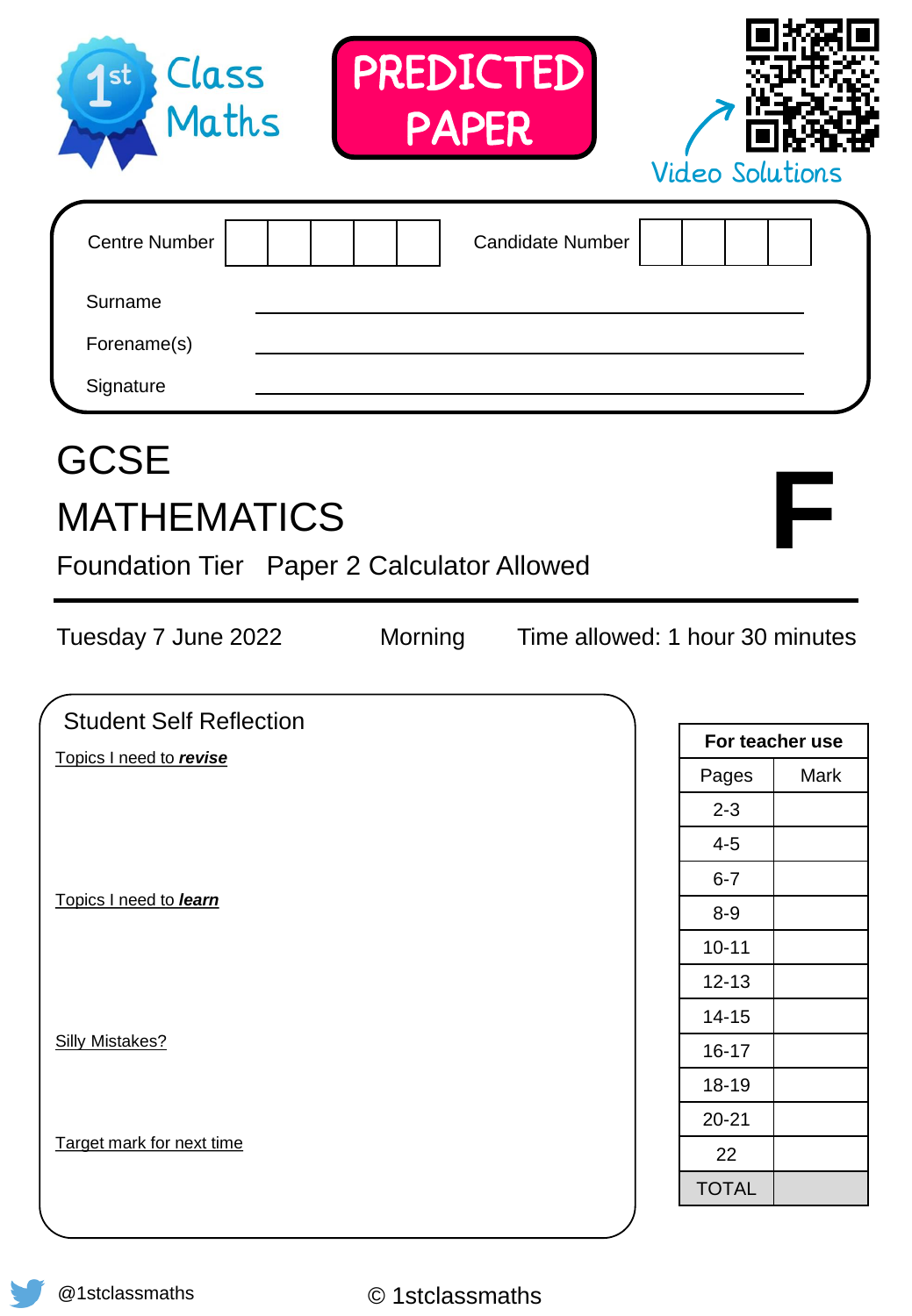**2**



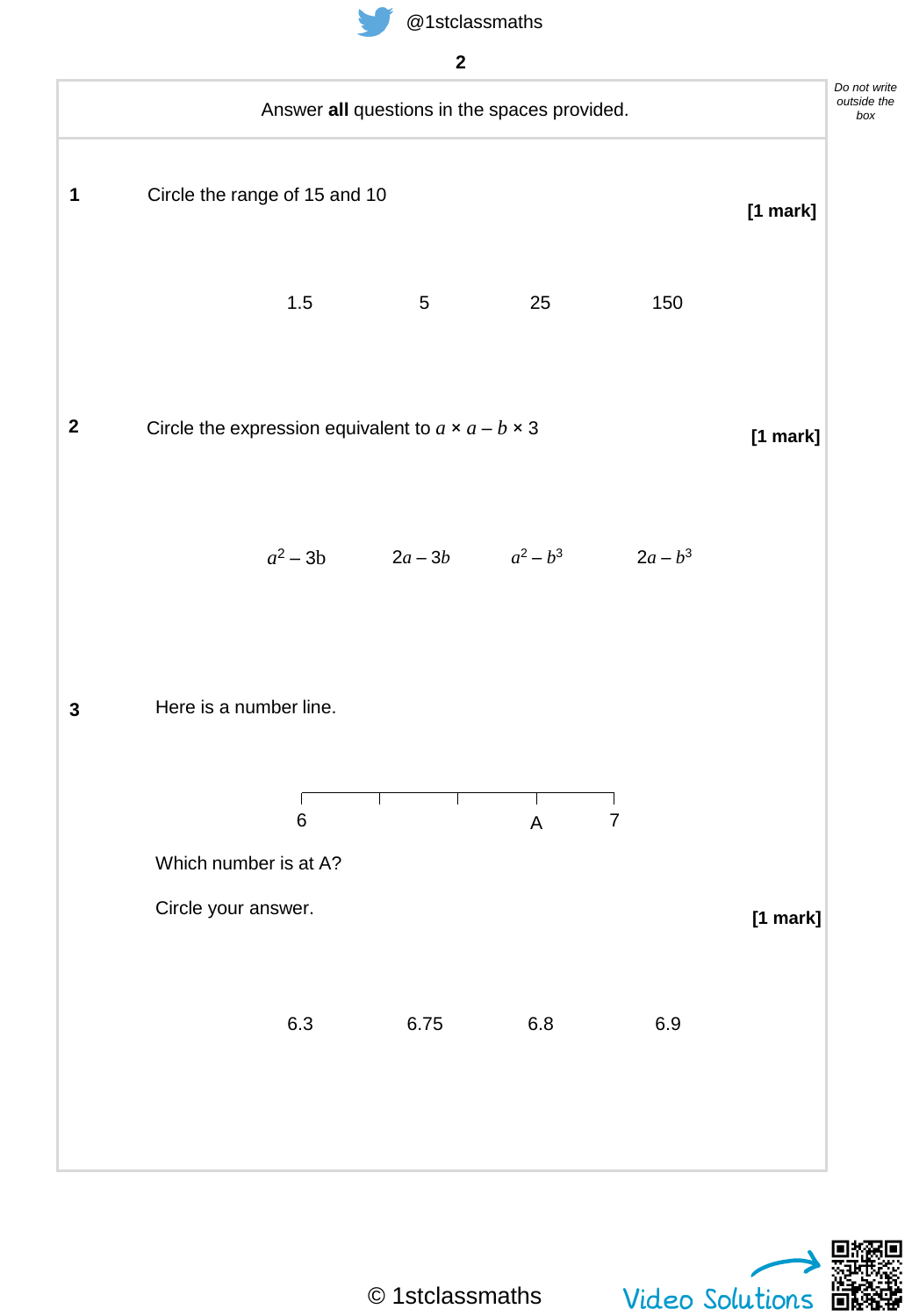

**3**



© 1stclassmaths

Video Solutions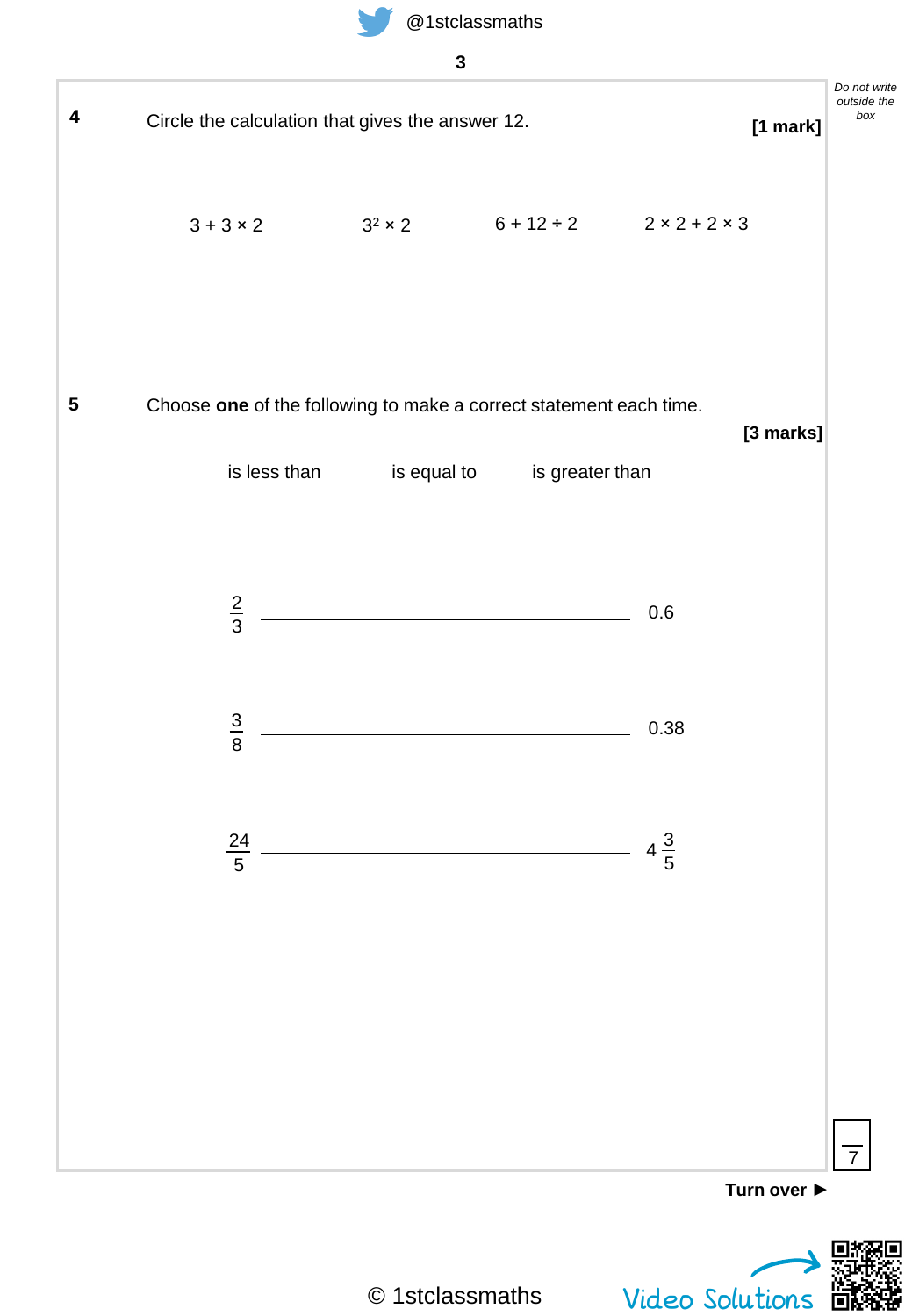

|   |                                                                                                                  |           | Do not write<br>outside the |
|---|------------------------------------------------------------------------------------------------------------------|-----------|-----------------------------|
| 6 | 335 students attend a school trip.                                                                               |           | box                         |
|   | A coach can take 62 students. The school hires 4 coaches.                                                        |           |                             |
|   | Any remaining students will attend on minibuses.                                                                 |           |                             |
|   | Each minibus can hold 14 students.                                                                               |           |                             |
|   | Work out how many minibuses the school needs to hire.                                                            | [3 marks] |                             |
|   |                                                                                                                  |           |                             |
|   |                                                                                                                  |           |                             |
|   |                                                                                                                  |           |                             |
|   |                                                                                                                  |           |                             |
|   | and the control of the control of the control of the control of the control of the control of the control of the |           |                             |
|   |                                                                                                                  |           |                             |
|   |                                                                                                                  |           |                             |
|   | Answer and the contract of the contract of the contract of the contract of the contract of the contract of the   |           |                             |
| 7 | Hannah goes to the cinema to watch a film.                                                                       |           |                             |
|   | At 2:25pm the adverts start and last for 15 minutes.                                                             |           |                             |
|   | After the adverts the film beings and lasts for 1 hour and 37 minutes.                                           |           |                             |
|   | At what time does the film finish?                                                                               |           |                             |
|   |                                                                                                                  | [2 marks] |                             |
|   |                                                                                                                  |           |                             |
|   |                                                                                                                  |           |                             |
|   |                                                                                                                  |           |                             |
|   |                                                                                                                  |           |                             |
|   | Answer                                                                                                           |           |                             |
|   |                                                                                                                  |           |                             |

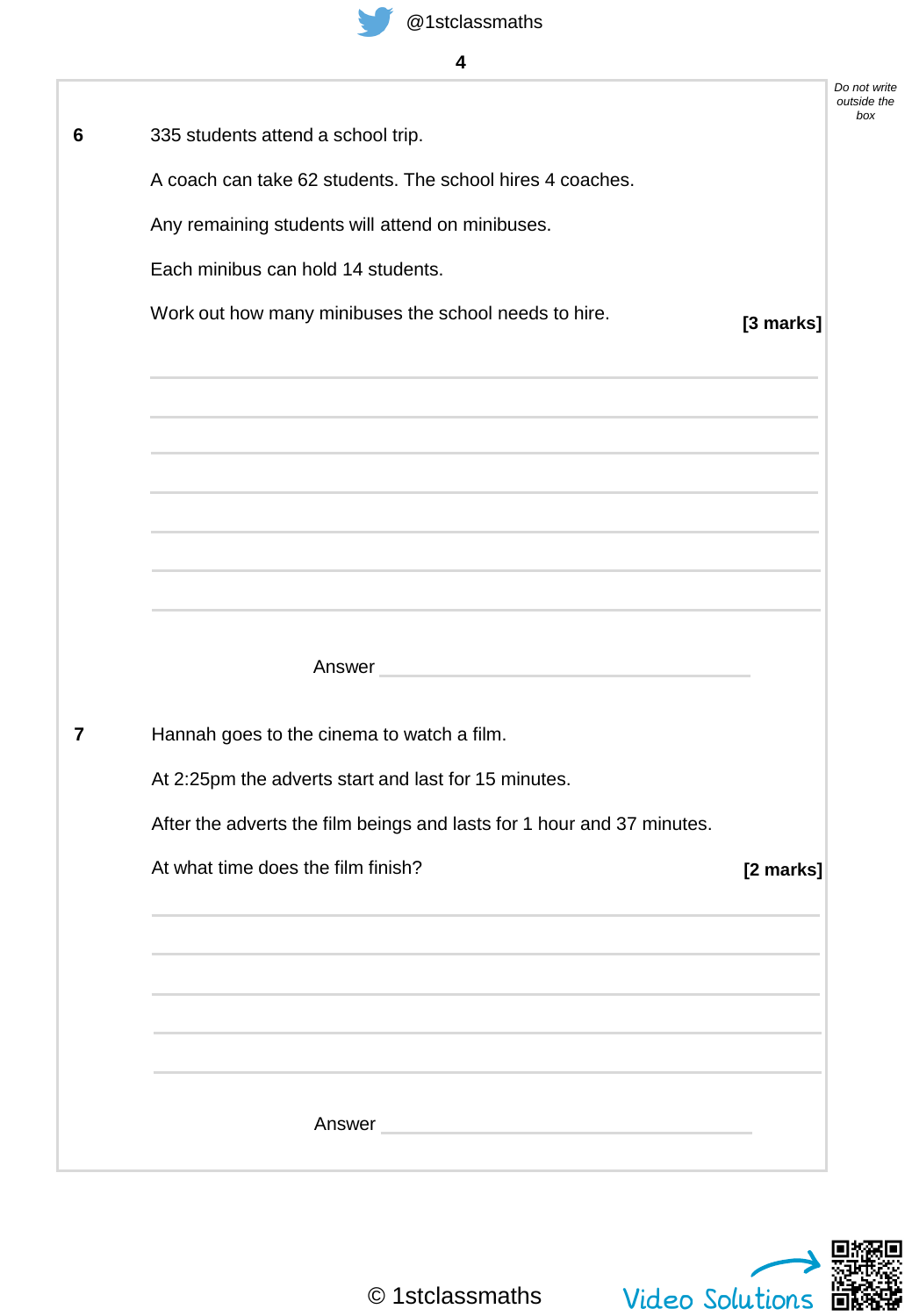Alvin, Simon and Theo all collect marbles. **8**

Alvin has *k* marbles.

Simon has 3 more marbles than Alvin.

Theo has twice as many marbles as Alvin.

Complete the table by writing an expression in for Simon and Theo.

## **[2 marks]**

*Do not write outside the box*

| Person | Number of marbles |
|--------|-------------------|
| Alvin  | k                 |
| Simon  |                   |
| Theo   |                   |

| Factorise fully $8t - 12$ | [2 marks]   |
|---------------------------|-------------|
|                           |             |
|                           |             |
|                           |             |
|                           |             |
| Answer                    |             |
|                           |             |
|                           |             |
|                           |             |
|                           |             |
|                           | Turn over ▶ |



9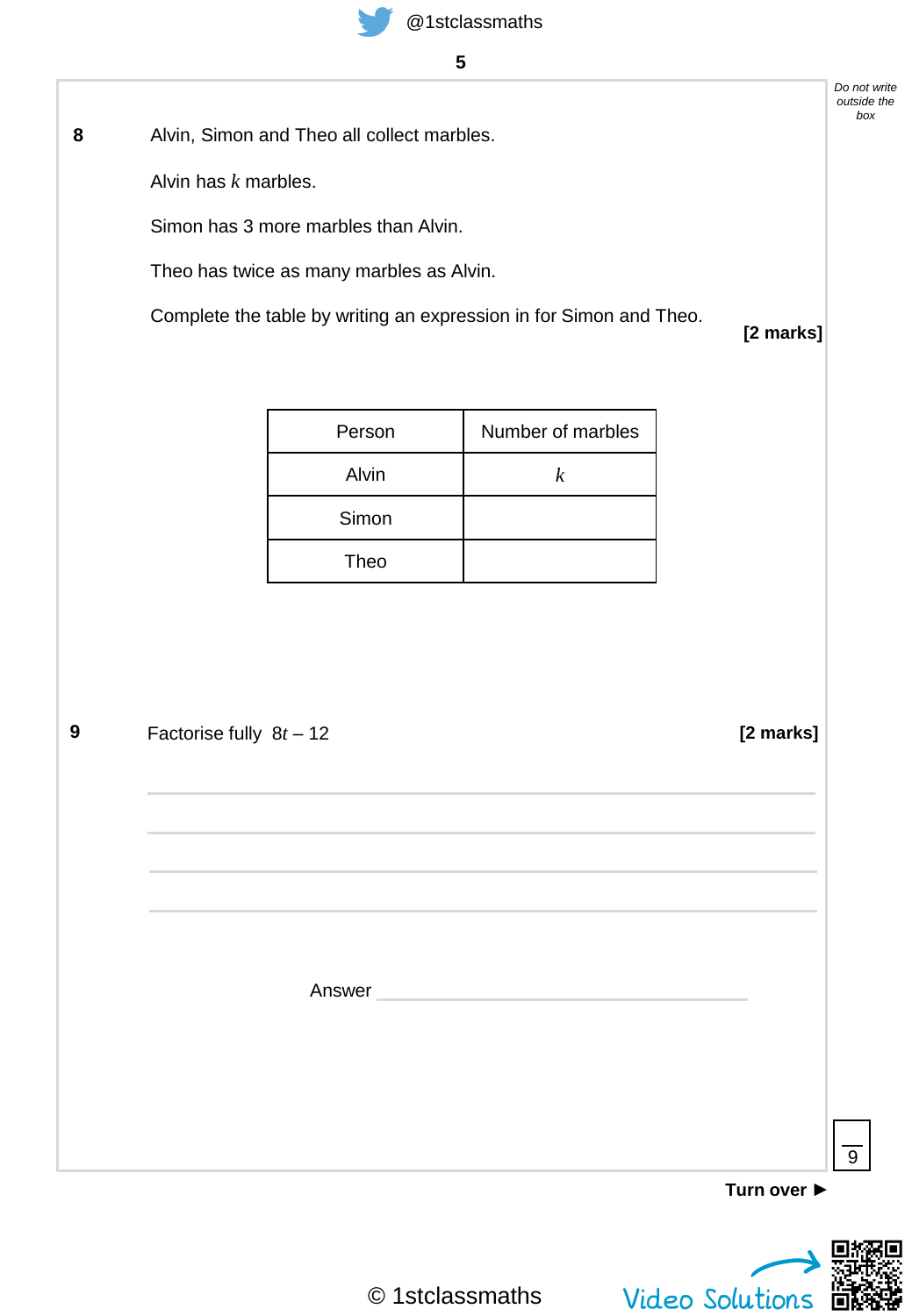



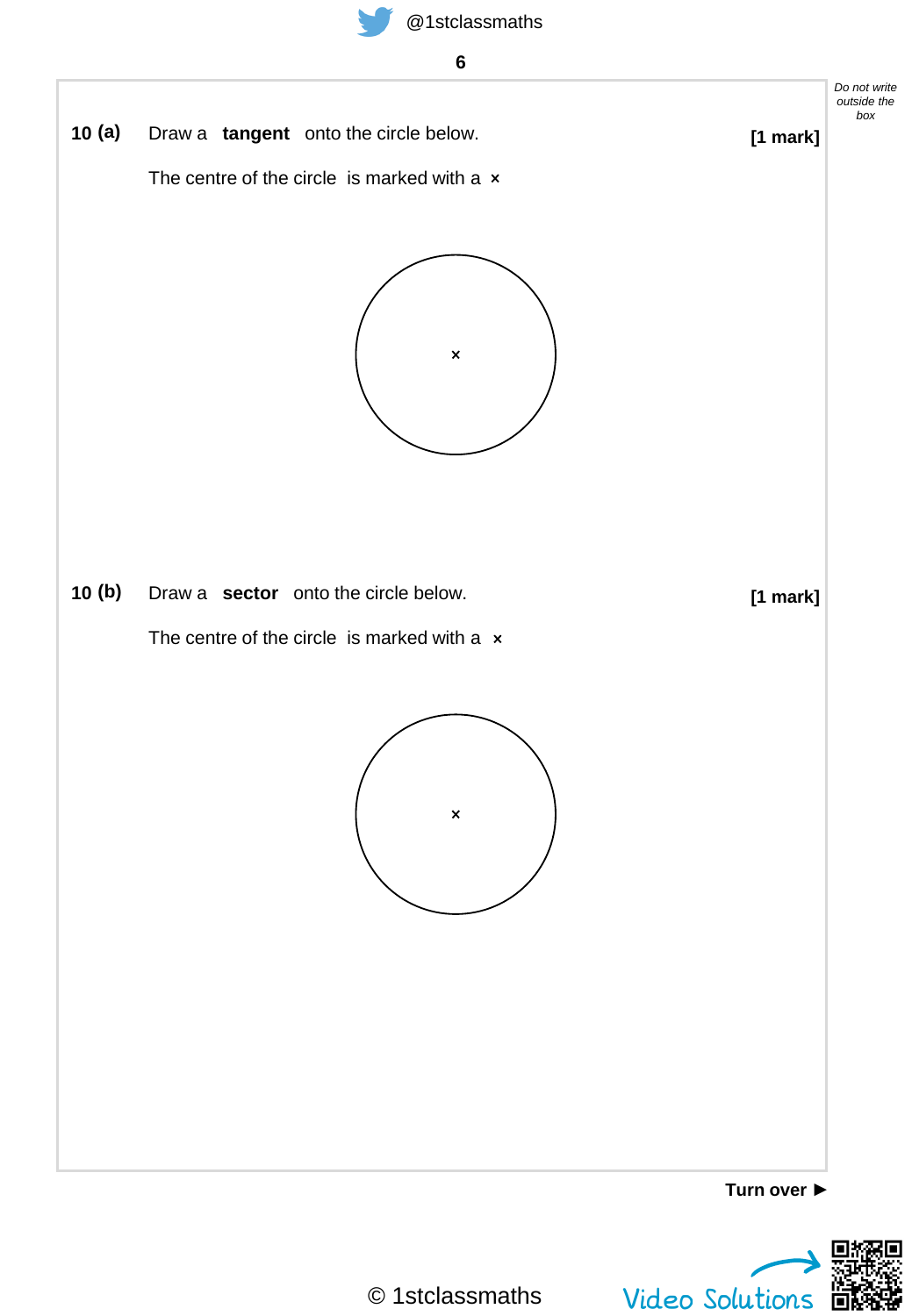





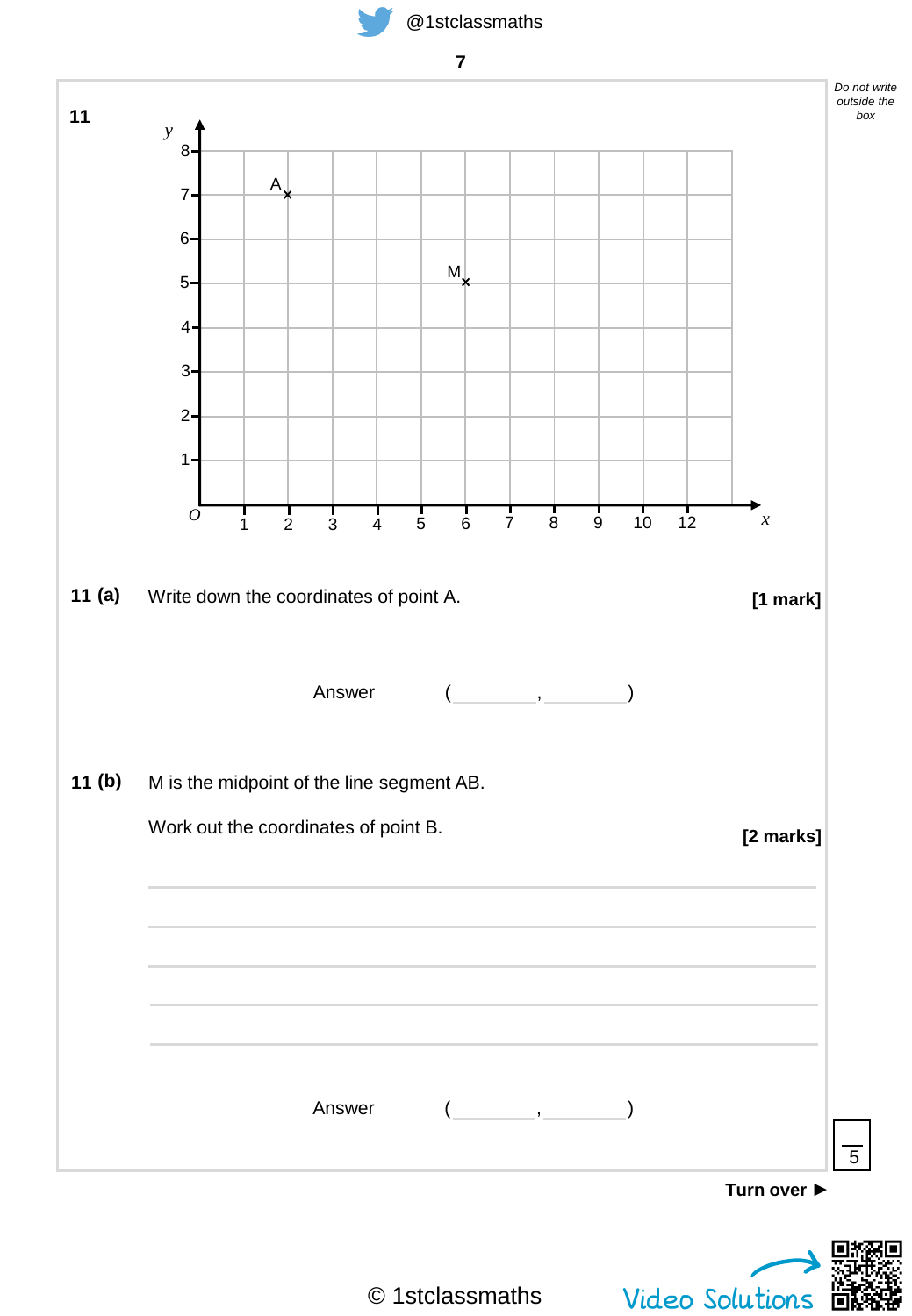

| Ashleigh needs to buy 16 apples.               |                                                                                                                      |           |
|------------------------------------------------|----------------------------------------------------------------------------------------------------------------------|-----------|
| The prices in the supermarket are shown below. |                                                                                                                      |           |
| Single apple                                   | 25p                                                                                                                  |           |
| Pack of 5 apples                               | £1.20                                                                                                                |           |
| Pack of 8 apples                               | £1.95                                                                                                                |           |
| What is the cheapest price for 16 apples.      |                                                                                                                      | [4 marks] |
|                                                |                                                                                                                      |           |
|                                                |                                                                                                                      |           |
|                                                |                                                                                                                      |           |
|                                                |                                                                                                                      |           |
|                                                |                                                                                                                      |           |
|                                                |                                                                                                                      |           |
|                                                |                                                                                                                      |           |
|                                                |                                                                                                                      |           |
|                                                |                                                                                                                      |           |
|                                                |                                                                                                                      |           |
|                                                |                                                                                                                      |           |
|                                                |                                                                                                                      |           |
|                                                |                                                                                                                      |           |
| Answer £                                       | <u> 1990 - Antonio Alemania, presidente de la provincia de la provincia de la provincia de la provincia de la pr</u> |           |
|                                                |                                                                                                                      |           |
|                                                |                                                                                                                      |           |
|                                                |                                                                                                                      |           |

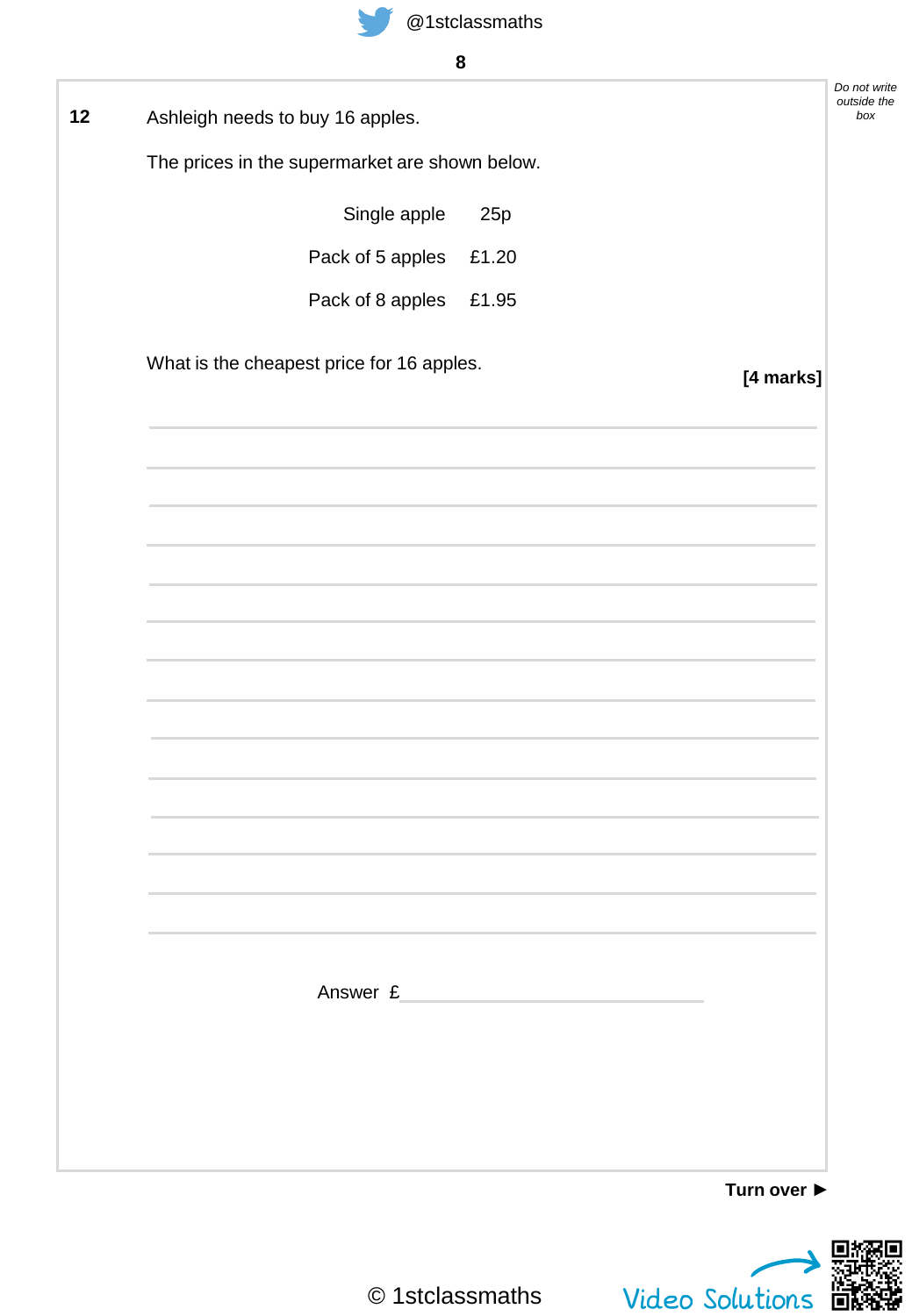



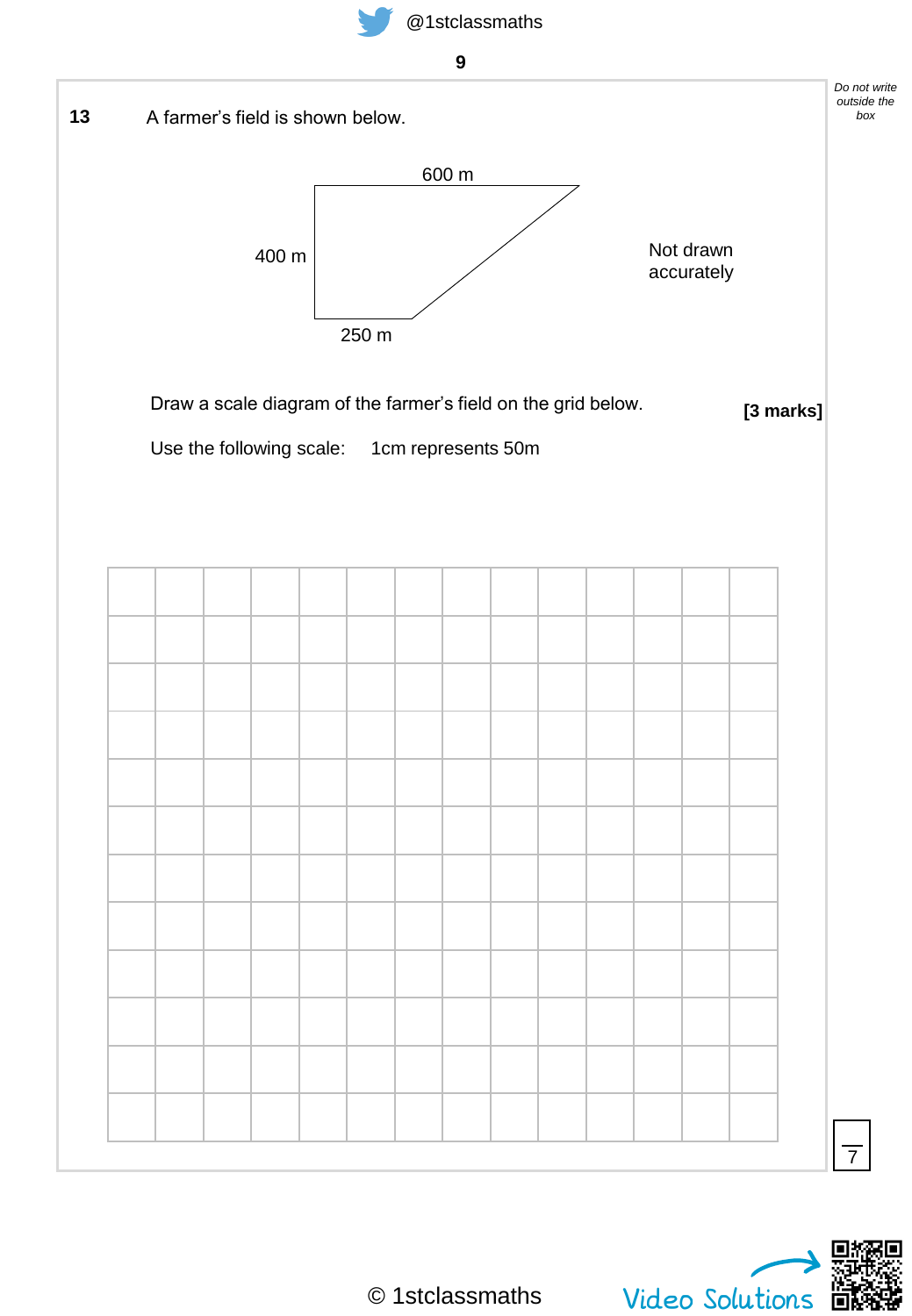

**10**



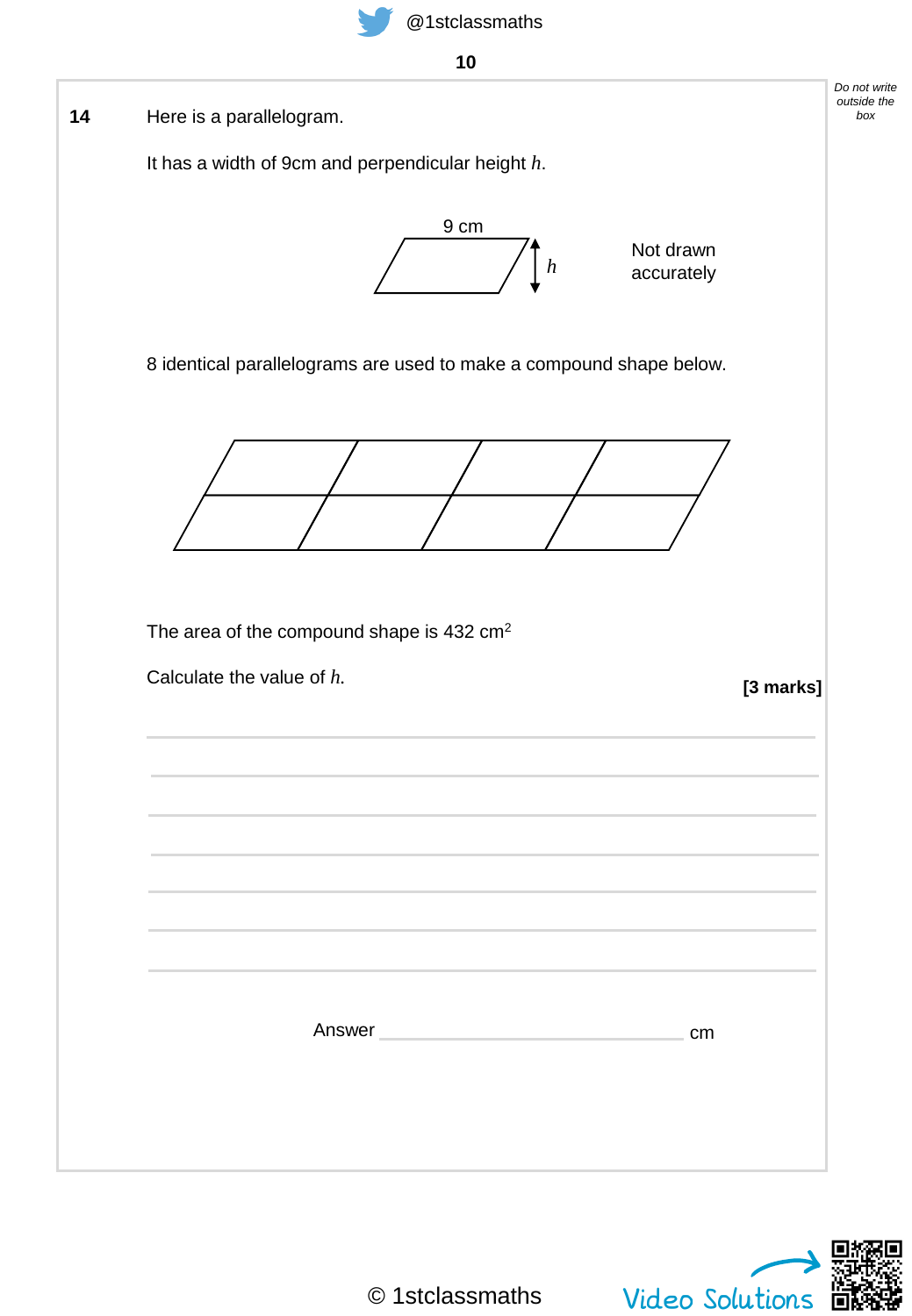





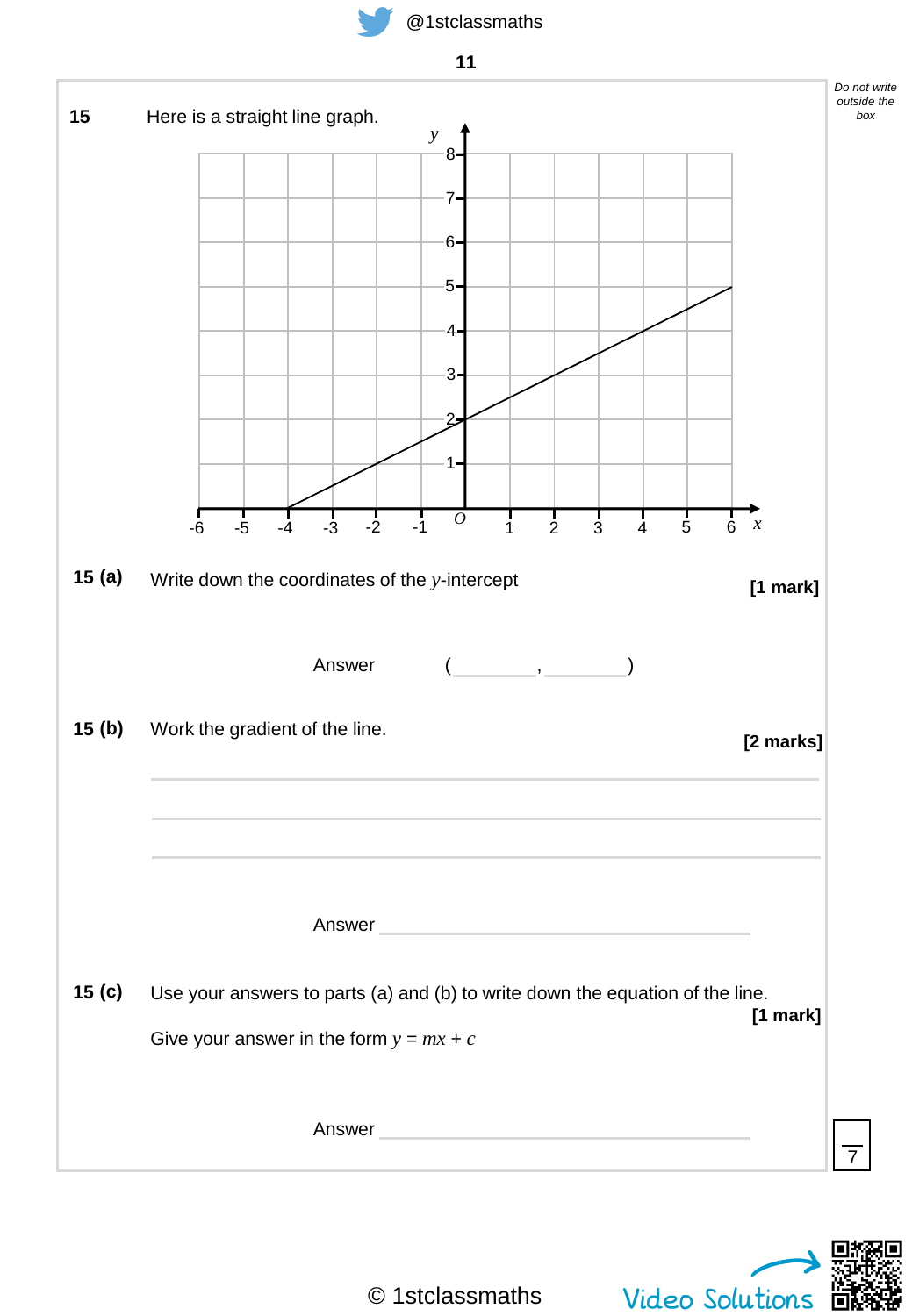

| A sweet shop sells 150g of sweets for £1.32          |           |
|------------------------------------------------------|-----------|
| Work out the cost of buying 475g of sweets.          | [3 marks] |
|                                                      |           |
|                                                      |           |
|                                                      |           |
| Answer £                                             |           |
|                                                      |           |
| A bag contains blue and yellow counters.             |           |
| 84% of the counters are blue.                        |           |
| Write the ratio of blue counters to yellow counters. |           |
| Give your answer in the form $n:1$                   | [2 marks] |
|                                                      |           |
|                                                      |           |
|                                                      |           |
|                                                      |           |
|                                                      |           |



Video Solutions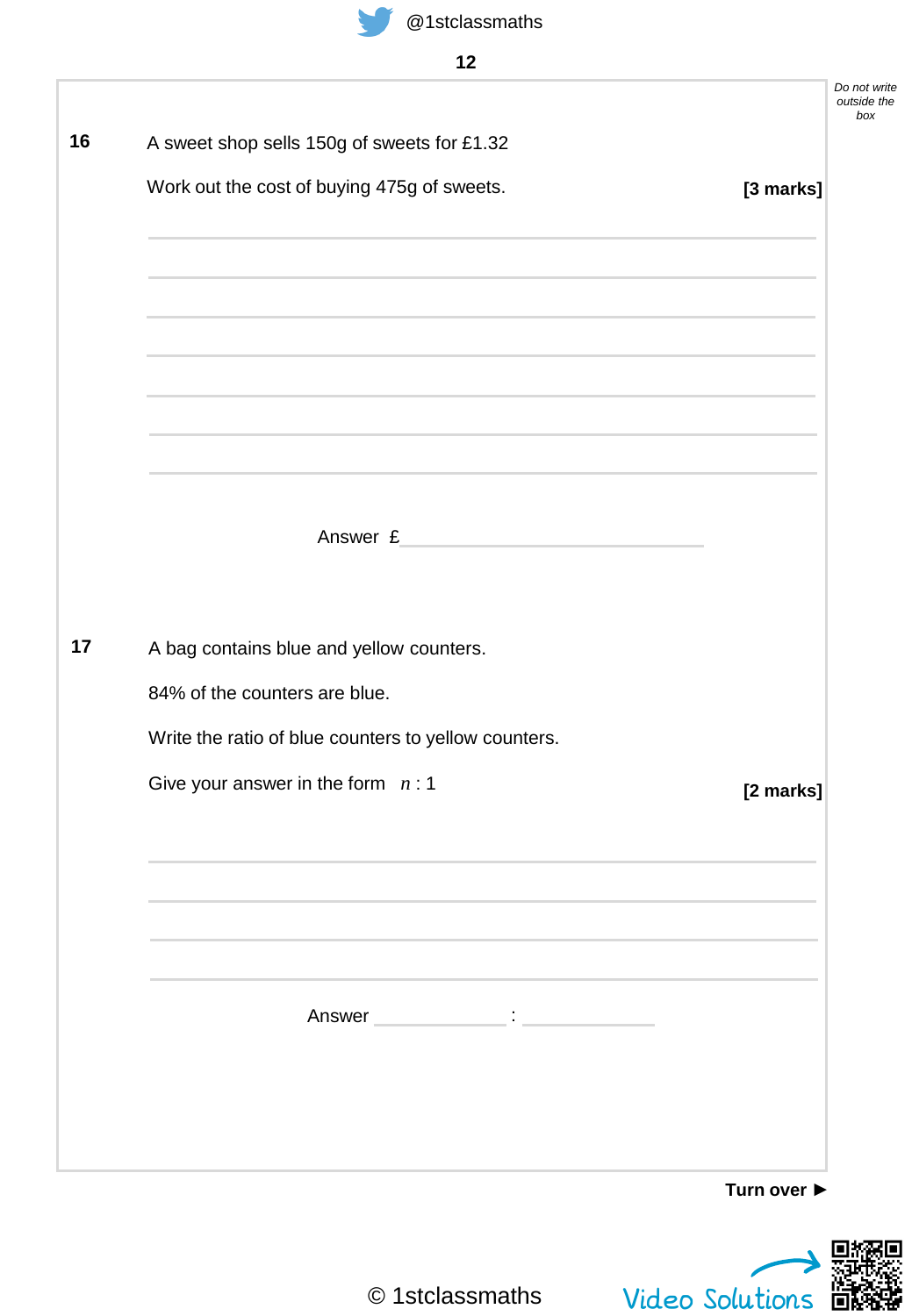

**13**

| 18 | Here is a parallelogram.                                                                                               |                |                  |               | Do not write<br>outside the<br>box |
|----|------------------------------------------------------------------------------------------------------------------------|----------------|------------------|---------------|------------------------------------|
|    |                                                                                                                        |                |                  |               |                                    |
|    | Below are statements about parallelograms.                                                                             |                |                  |               |                                    |
|    | Tick the correct box for each statement.                                                                               |                |                  | [3 marks]     |                                    |
|    | All sides are equal in length                                                                                          | Always<br>True | Could be<br>True | Never<br>True |                                    |
|    | Opposite angles are equal in size                                                                                      |                |                  |               |                                    |
|    | Adjacent angles add to 180°                                                                                            |                |                  |               |                                    |
| 19 | The ratio of males to females in a class is $2:3$<br>To the nearest percent, what percentage of the class are females? |                |                  | [1 mark]      |                                    |
|    | Circle your answer.                                                                                                    |                |                  |               |                                    |
|    | 40%<br>47%                                                                                                             | 60%            |                  | 67%           |                                    |
|    |                                                                                                                        |                |                  |               |                                    |

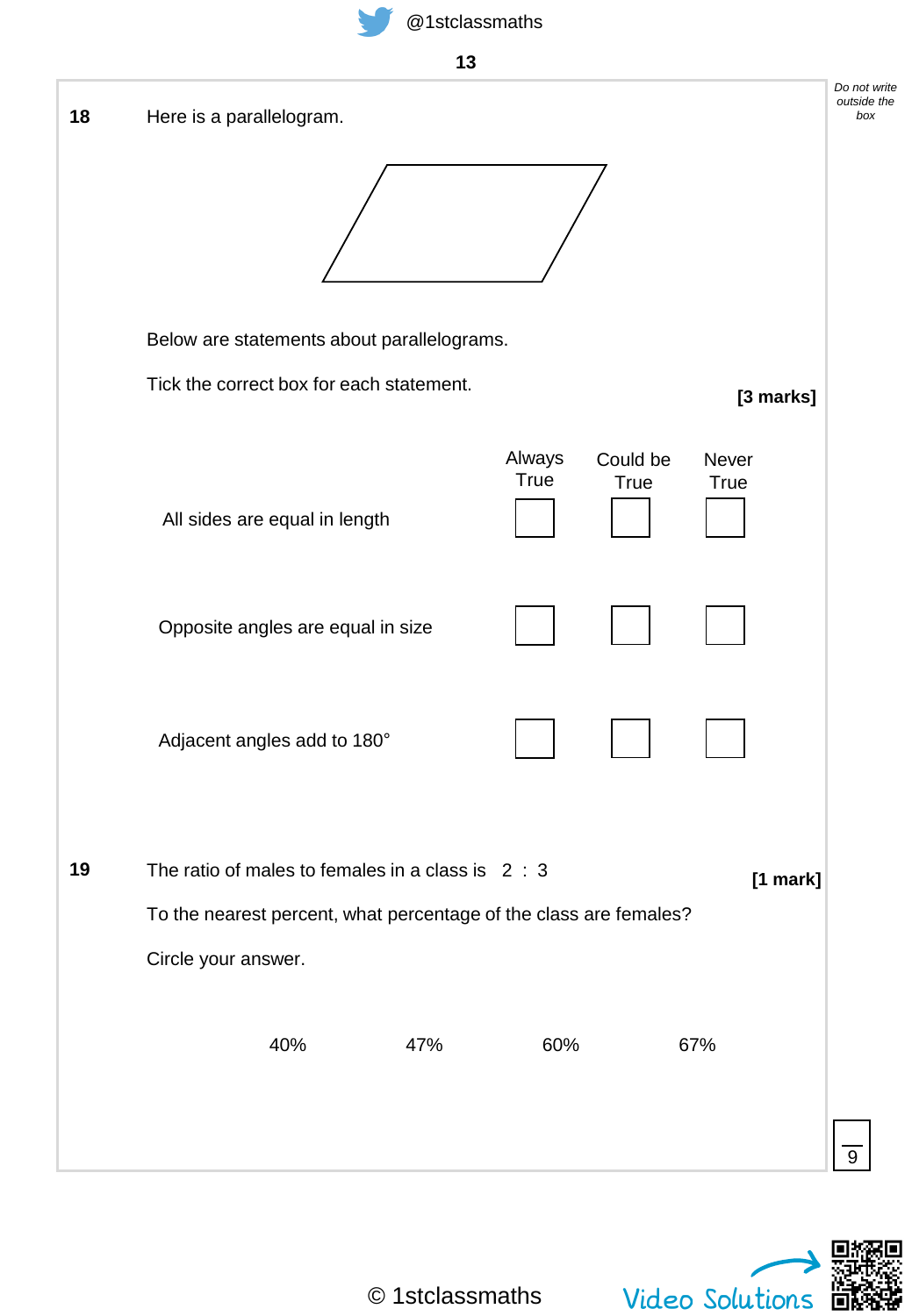

|              |                                                   | Harpreet thinks of a decimal number. |                                                                                                                |              | Do not write<br>outside the |
|--------------|---------------------------------------------------|--------------------------------------|----------------------------------------------------------------------------------------------------------------|--------------|-----------------------------|
|              | $\frac{4}{5}$ of his number = $\frac{1}{4}$ of 60 |                                      |                                                                                                                |              |                             |
|              | Work out Harpreet's number.                       |                                      |                                                                                                                | [3 marks]    |                             |
|              |                                                   |                                      |                                                                                                                |              |                             |
|              |                                                   |                                      |                                                                                                                |              |                             |
|              |                                                   |                                      |                                                                                                                |              |                             |
|              |                                                   |                                      | Answer and the contract of the contract of the contract of the contract of the contract of the contract of the |              |                             |
|              |                                                   |                                      |                                                                                                                |              |                             |
|              |                                                   |                                      | The point (3, 2) lies on the graph of one of the equations below.                                              | [1 mark]     |                             |
|              | Circle the correct equation.                      |                                      |                                                                                                                |              |                             |
| $y = 2x - 4$ |                                                   | $y = 2x + 1$                         | $y = 2x + 4$                                                                                                   | $y = 2x - 1$ |                             |
|              |                                                   |                                      |                                                                                                                |              |                             |
|              |                                                   |                                      |                                                                                                                |              |                             |
|              |                                                   |                                      |                                                                                                                |              |                             |

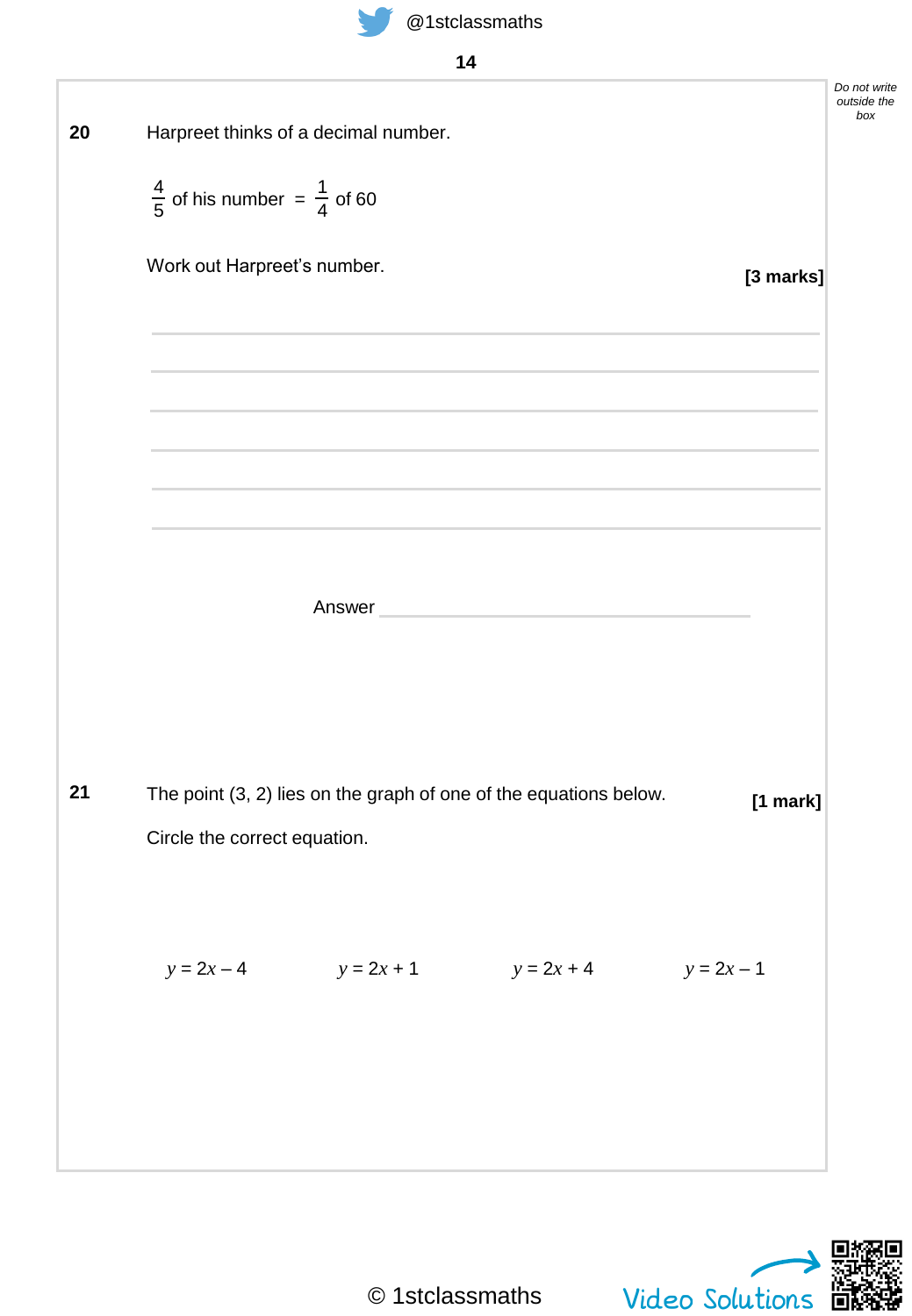

## **15**



© 1stclassmaths

Video Solutions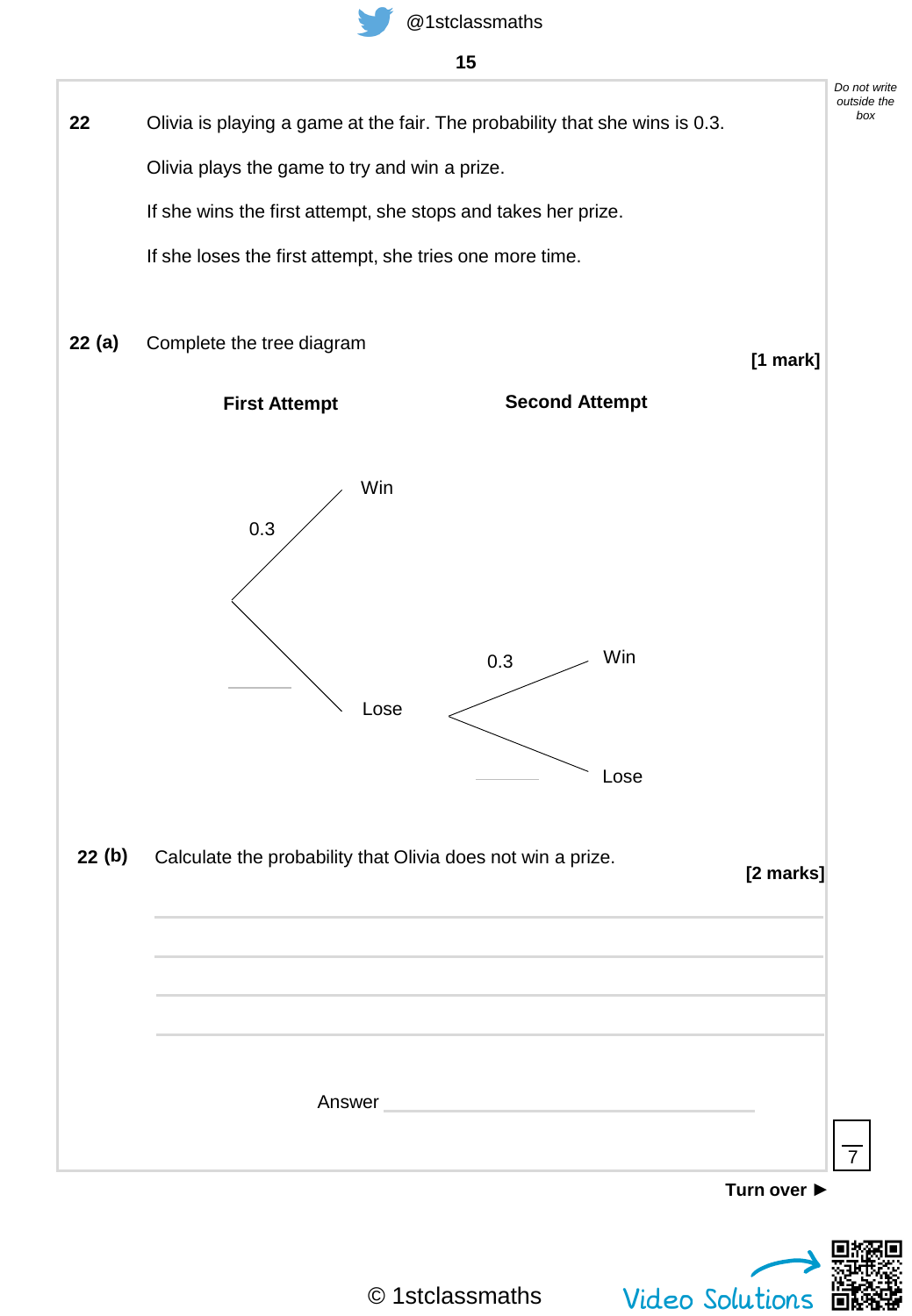

**16**

Jim is playing Chess against a computer. **23**

He records his results of the first 20 games in the table below.

| Wins   |    |
|--------|----|
| Draws  | 2  |
| Losses | 11 |

Write down the relative frequency of wins. **[1 mark] 23 (a)**

Answer **Answer** 

Jim plays a total of 400 games against the computer before retiring. **23 (b)**

Answer

Use your answer to part (a) to estimate the number of times that Jim won.

*Do not write outside the box*

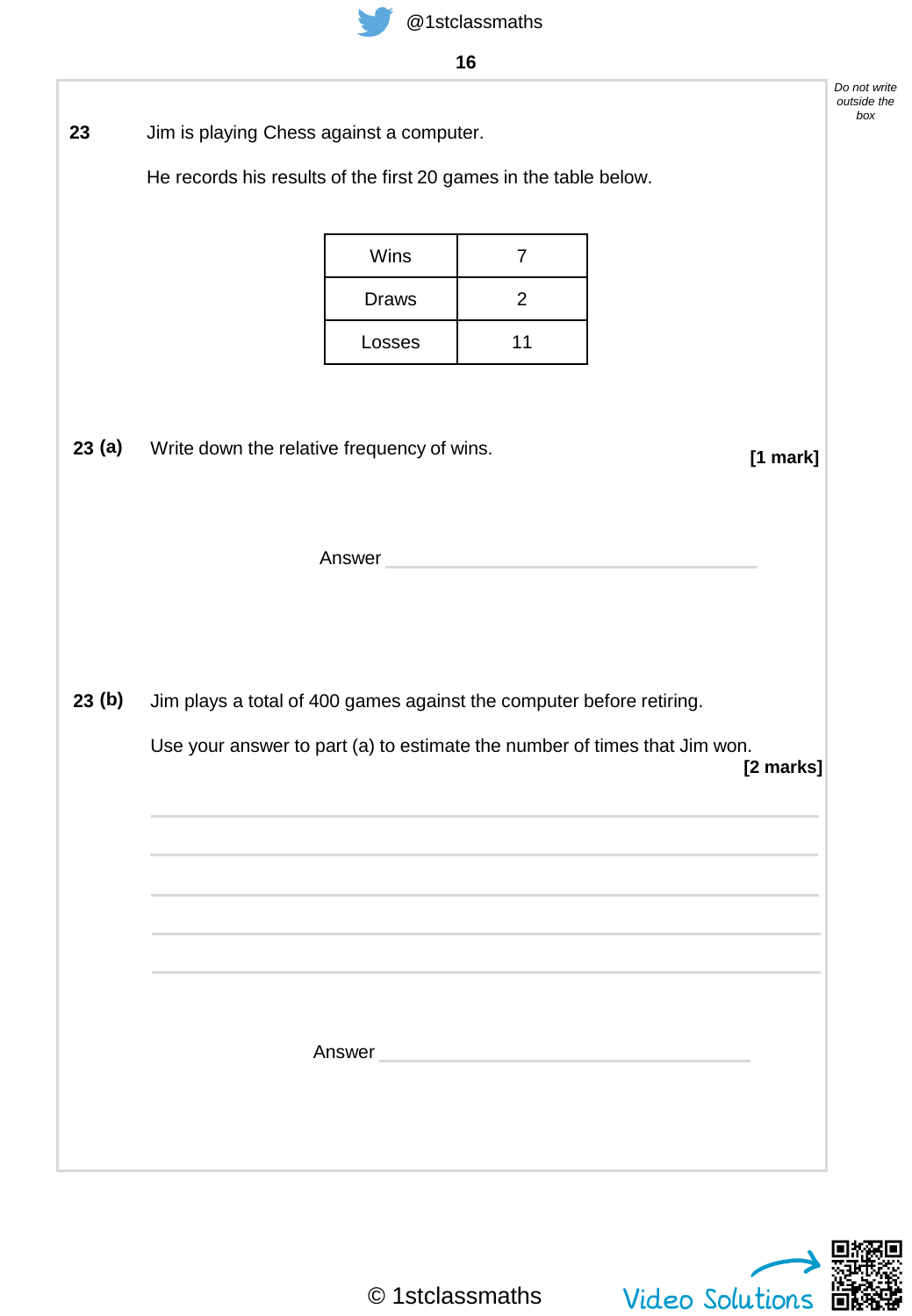

|        |                                                                              |                                                                                                                | .,                                       |                        |             |
|--------|------------------------------------------------------------------------------|----------------------------------------------------------------------------------------------------------------|------------------------------------------|------------------------|-------------|
| 24     | The table shows the share price for a company during January and March.      |                                                                                                                |                                          |                        |             |
|        |                                                                              | January                                                                                                        | £3.00                                    |                        |             |
|        |                                                                              | February                                                                                                       |                                          |                        |             |
|        |                                                                              | March                                                                                                          | £1.08                                    |                        |             |
|        | From January to February the share price increased by 20%                    |                                                                                                                |                                          |                        |             |
| 24(a)  | Calculate the share price for February.                                      |                                                                                                                |                                          |                        | [2 marks]   |
|        |                                                                              |                                                                                                                |                                          |                        |             |
|        |                                                                              |                                                                                                                |                                          |                        |             |
|        |                                                                              |                                                                                                                |                                          |                        |             |
|        |                                                                              |                                                                                                                |                                          |                        |             |
|        |                                                                              | Answer                                                                                                         | <u> 1980 - Johann Barbara, martxa al</u> |                        |             |
|        |                                                                              |                                                                                                                |                                          |                        |             |
| 24 (b) | Calculate the percentage decrease in the share price from February to March. |                                                                                                                |                                          |                        | [2 marks]   |
|        |                                                                              |                                                                                                                |                                          |                        |             |
|        |                                                                              |                                                                                                                |                                          |                        |             |
|        |                                                                              |                                                                                                                |                                          |                        |             |
|        |                                                                              |                                                                                                                |                                          |                        |             |
|        |                                                                              | Answer and the contract of the contract of the contract of the contract of the contract of the contract of the |                                          | $\%$                   |             |
|        |                                                                              |                                                                                                                |                                          |                        | Turn over ▶ |
|        |                                                                              |                                                                                                                |                                          |                        |             |
|        |                                                                              | © 1stclassmaths                                                                                                |                                          | <b>Video Solutions</b> |             |
|        |                                                                              |                                                                                                                |                                          |                        |             |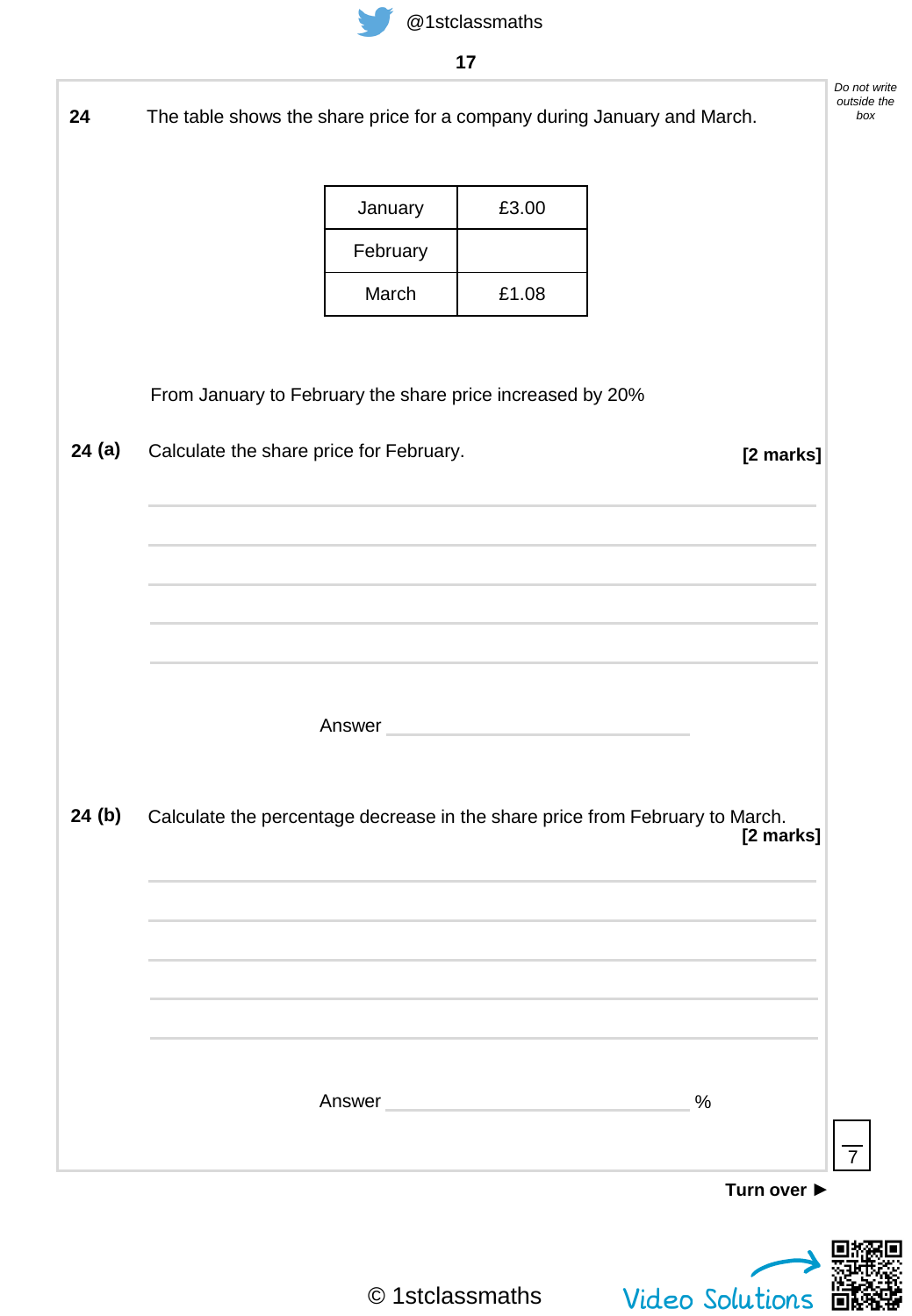



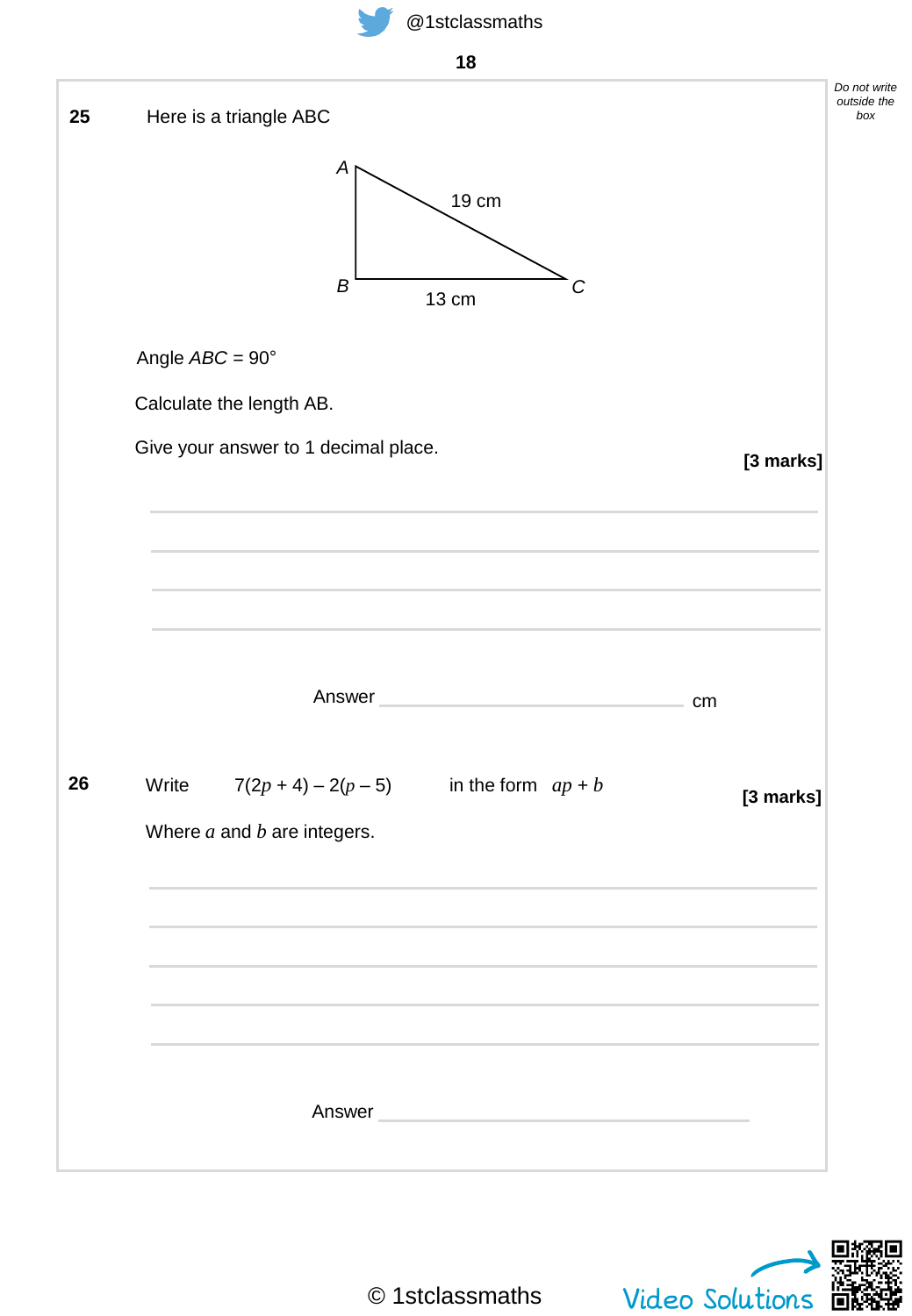

**19**

| $x + 7 = 22$                                             |                 | Do not write<br>outside the<br>box |
|----------------------------------------------------------|-----------------|------------------------------------|
| $y = 18$                                                 |                 |                                    |
| What percentage of $y$ does $x$ represent?               | [3 marks]       |                                    |
|                                                          |                 |                                    |
|                                                          |                 |                                    |
| Answer                                                   | %               |                                    |
| A vet records the mass of dogs that visit their surgery. |                 |                                    |
| The mean mass of the first 8 dogs is 34.2 kg.            |                 |                                    |
| The next dog to come in has a mass of 27kg.              |                 |                                    |
| Calculate the mean mass of all 9 dogs.                   | [3 marks]       |                                    |
|                                                          |                 |                                    |
|                                                          |                 |                                    |
| Answer                                                   | kg              |                                    |
|                                                          | Turn over ▶     | 12                                 |
|                                                          |                 |                                    |
|                                                          |                 |                                    |
| © 1stclassmaths                                          | Video Solutions |                                    |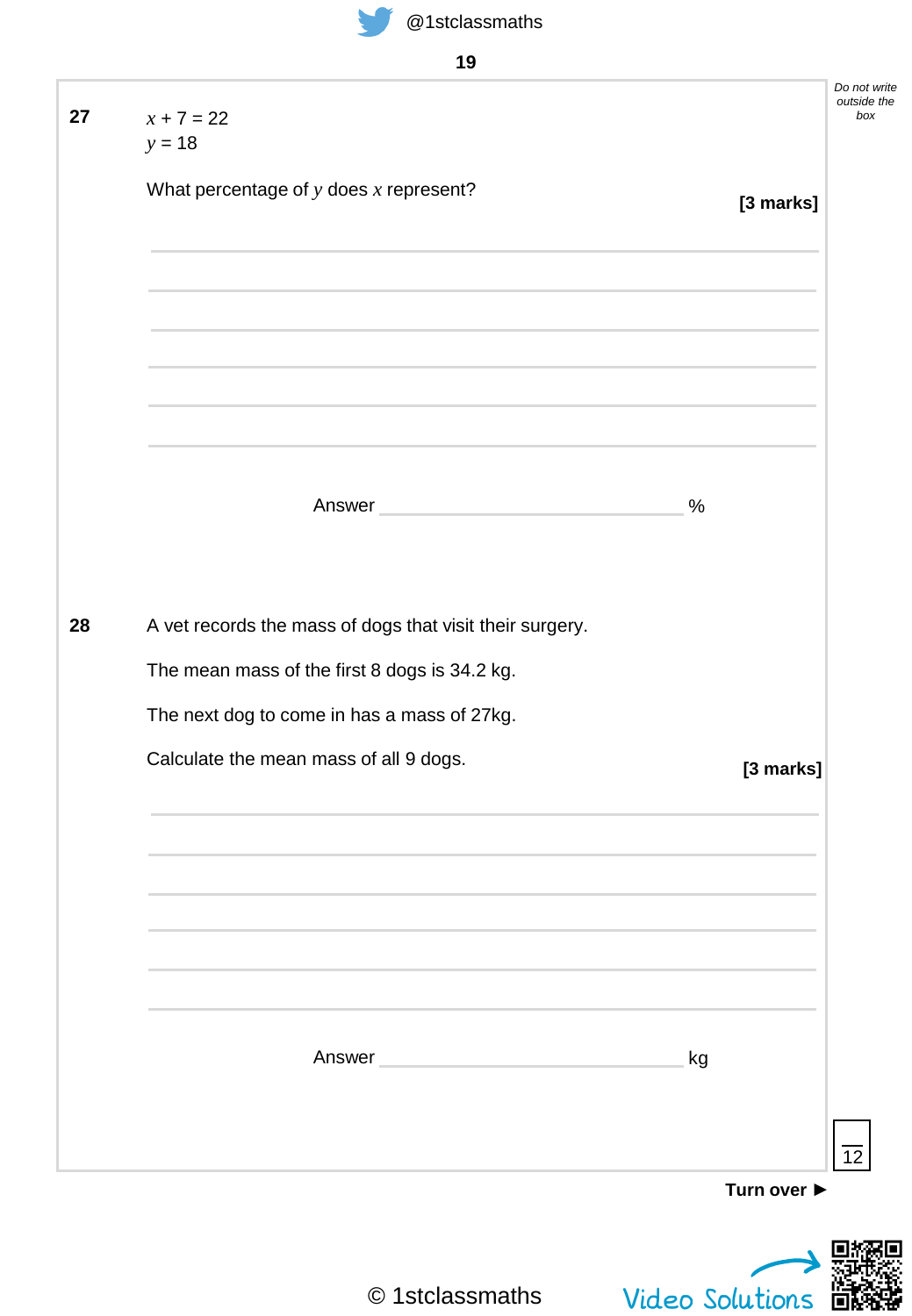



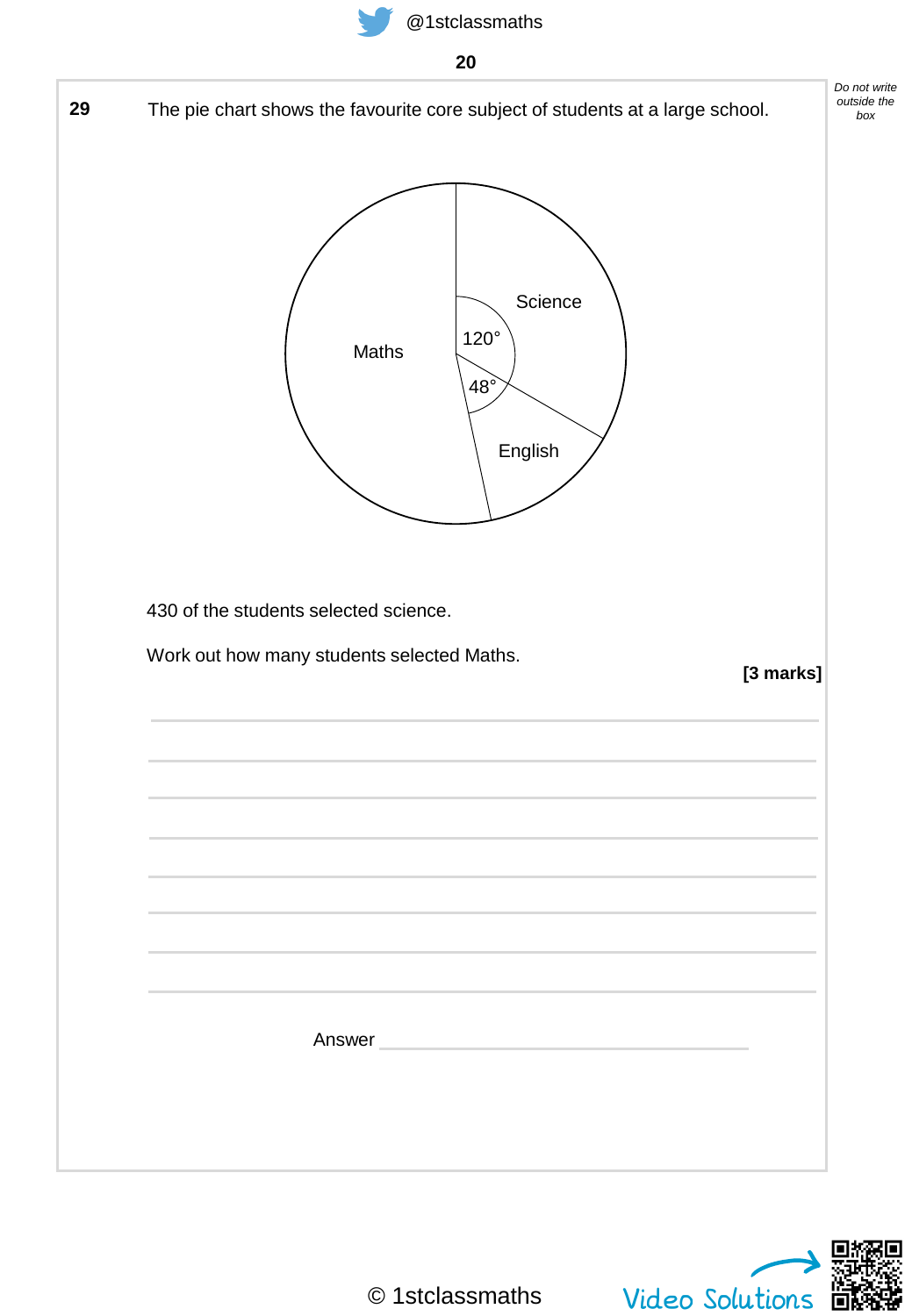

| . . | ł |
|-----|---|
|     |   |

|    |                                                                                                                                                                                                                               |           | Do not write<br>outside the |
|----|-------------------------------------------------------------------------------------------------------------------------------------------------------------------------------------------------------------------------------|-----------|-----------------------------|
| 30 | $P$ is a prime number.                                                                                                                                                                                                        |           | box                         |
|    | $C$ is a cube number.                                                                                                                                                                                                         |           |                             |
|    |                                                                                                                                                                                                                               |           |                             |
|    | $C = 2P + 1$                                                                                                                                                                                                                  |           |                             |
|    |                                                                                                                                                                                                                               |           |                             |
|    | Find a possible set of values for $P$ and $C$ .                                                                                                                                                                               |           |                             |
|    |                                                                                                                                                                                                                               | [3 marks] |                             |
|    |                                                                                                                                                                                                                               |           |                             |
|    |                                                                                                                                                                                                                               |           |                             |
|    |                                                                                                                                                                                                                               |           |                             |
|    |                                                                                                                                                                                                                               |           |                             |
|    | the contract of the contract of the contract of the contract of the contract of                                                                                                                                               |           |                             |
|    |                                                                                                                                                                                                                               |           |                             |
|    |                                                                                                                                                                                                                               |           |                             |
|    |                                                                                                                                                                                                                               |           |                             |
|    | the control of the control of the control of the control of the control of the control of the control of the control of the control of the control of the control of the control of the control of the control of the control |           |                             |
|    |                                                                                                                                                                                                                               |           |                             |
|    |                                                                                                                                                                                                                               |           |                             |
|    | the control of the control of the control of the control of the control of the control of the control of the control of the control of the control of the control of the control of the control of the control of the control |           |                             |
|    |                                                                                                                                                                                                                               |           |                             |
|    |                                                                                                                                                                                                                               |           |                             |
|    |                                                                                                                                                                                                                               |           |                             |
|    |                                                                                                                                                                                                                               |           |                             |
|    | $P =$ $C =$                                                                                                                                                                                                                   |           |                             |
|    |                                                                                                                                                                                                                               |           |                             |
|    |                                                                                                                                                                                                                               |           |                             |
|    |                                                                                                                                                                                                                               |           |                             |
|    |                                                                                                                                                                                                                               |           |                             |
|    | Turn over for next question                                                                                                                                                                                                   |           |                             |
|    |                                                                                                                                                                                                                               |           |                             |
|    |                                                                                                                                                                                                                               |           |                             |
|    |                                                                                                                                                                                                                               |           |                             |
|    |                                                                                                                                                                                                                               |           |                             |
|    |                                                                                                                                                                                                                               |           |                             |
|    |                                                                                                                                                                                                                               |           |                             |
|    |                                                                                                                                                                                                                               |           |                             |
|    |                                                                                                                                                                                                                               |           |                             |
|    |                                                                                                                                                                                                                               |           |                             |
|    |                                                                                                                                                                                                                               |           |                             |
|    |                                                                                                                                                                                                                               |           |                             |
|    |                                                                                                                                                                                                                               |           |                             |
|    |                                                                                                                                                                                                                               |           |                             |
|    |                                                                                                                                                                                                                               |           |                             |
|    |                                                                                                                                                                                                                               |           |                             |
|    |                                                                                                                                                                                                                               |           |                             |
|    |                                                                                                                                                                                                                               |           |                             |
|    |                                                                                                                                                                                                                               |           | $\overline{6}$              |
|    |                                                                                                                                                                                                                               |           |                             |
|    |                                                                                                                                                                                                                               |           |                             |